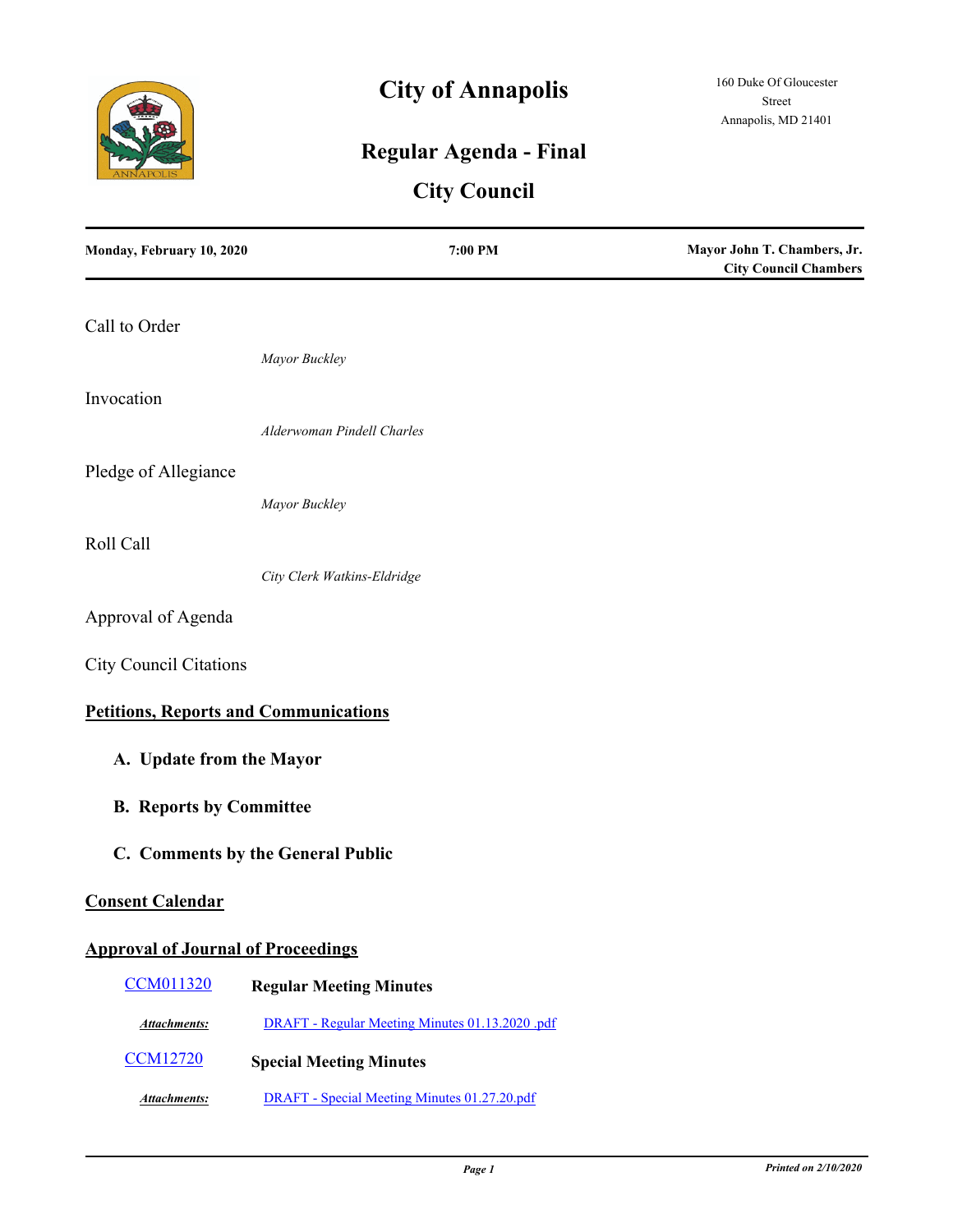### **Legislative Actions**

#### **First Readers**

| $O-6-20$            | <b>Planned Developments - Public Housing Bulk Standards - For the purpose</b><br>of allowing a height adjustment for certain eligible public housing<br>development.                                                   |
|---------------------|------------------------------------------------------------------------------------------------------------------------------------------------------------------------------------------------------------------------|
| <b>Sponsors:</b>    | Buckley                                                                                                                                                                                                                |
| <b>Attachments:</b> | O-6-20 Planned Developments - Public Housing Bulk Standards First Reader.pdf                                                                                                                                           |
|                     | O-6-20 Staff Report.pdf                                                                                                                                                                                                |
| $O-7-20$            | Designated Loading Zones - For the purpose of authorizing designated                                                                                                                                                   |
|                     | loading zones in the City of Annapolis; creating certain definitions; and<br>generally related to designated loading zones.                                                                                            |
| <b>Sponsors:</b>    | Gay                                                                                                                                                                                                                    |
| Attachments:        | O-7-20 Designated Loading Zones First Reader.pdf                                                                                                                                                                       |
|                     | O-7-20 Staff Report.pdf                                                                                                                                                                                                |
| $R-7-20$            | Position Classifications - Amendment - For the purpose of approving an<br>amendment to the FY 2020 position classifications.                                                                                           |
| <b>Sponsors:</b>    | Buckley                                                                                                                                                                                                                |
| <b>Attachments:</b> | R-7-20 Position Classifications Amendment First Reader.pdf                                                                                                                                                             |
|                     | R-7-20 Position Classifications Amendment to FY2020 2,3,20.pdf                                                                                                                                                         |
|                     | R-7-20 Senior Buyer Purchasing CSB Approved.pdf                                                                                                                                                                        |
|                     | R-7-20 CSB Minutes 1-13-20 signed.pdf                                                                                                                                                                                  |
|                     | R-7-20 - Staff Report and Fiscal Impact Note.pdf                                                                                                                                                                       |
| $R - 8 - 20$        | Pride of Baltimore II - Docking Fee Waiver - For the purpose of waiving<br>the fees for docking the Pride of Baltimore II at the Annapolis City Dock<br>on certain dates during the months of March and April in 2020. |
| <b>Sponsors:</b>    | Paone, Tierney, Finlayson, Pindell Charles and Savidge                                                                                                                                                                 |
| Attachments:        | R-8-20 Pride of Baltimore II - Docking Fee Waiver First Reader.pdf                                                                                                                                                     |
|                     | R-8-20 Staff Report and Fiscal Impact Note.pdf                                                                                                                                                                         |
| $R-9-20$            | Itinerant Merchant Sales in the Historic District - 2020 - For the purpose of                                                                                                                                          |
|                     | authorizing hawker, peddler, and itinerant merchant sales in the Historic                                                                                                                                              |
|                     | District in conjunction with certain special events during calendar year<br>2020.                                                                                                                                      |
| <b>Sponsors:</b>    | Tierney                                                                                                                                                                                                                |
| Attachments:        | R-9-20 Itinerant Merchant Sales in Historic District 2020 First Reader.pdf                                                                                                                                             |
|                     | R-9-20 Staff Report and Fiscal Impact Note.pdf                                                                                                                                                                         |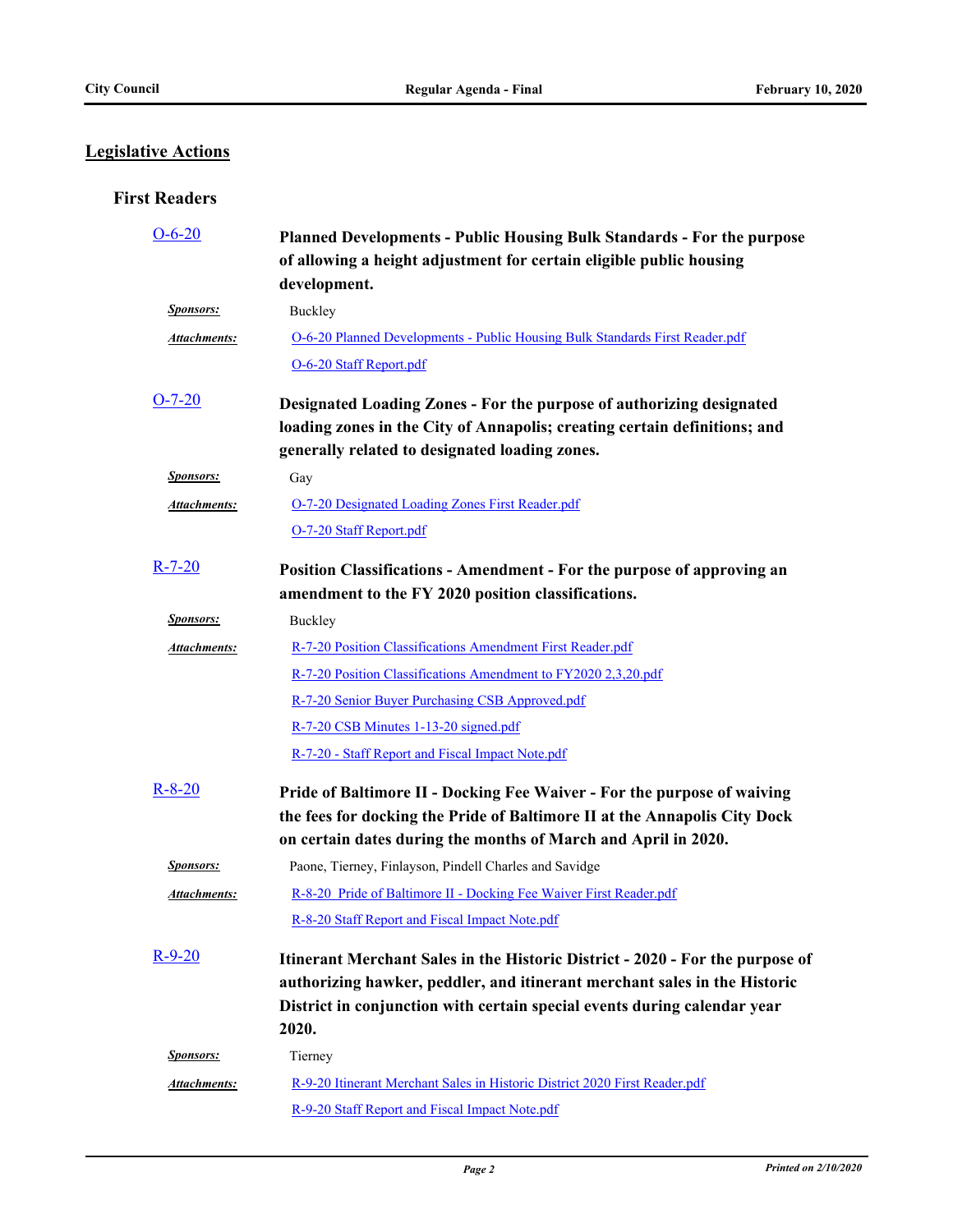| $R-10-20$             |                                                                                             |              | Moratorium on the Issuance of Short Term Rental Licenses - For the<br>purpose of placing a moratorium on the issuance of short term rental<br>licenses; and setting a date for termination of the moratorium.   |  |
|-----------------------|---------------------------------------------------------------------------------------------|--------------|-----------------------------------------------------------------------------------------------------------------------------------------------------------------------------------------------------------------|--|
| <b>Sponsors:</b>      | Savidge                                                                                     |              |                                                                                                                                                                                                                 |  |
| <b>Attachments:</b>   | R-10-20 Moratorium on Short Term Rental Licenses First Reader.pdf                           |              |                                                                                                                                                                                                                 |  |
| <b>Second Readers</b> |                                                                                             |              |                                                                                                                                                                                                                 |  |
| $R - 5 - 20$          |                                                                                             |              | University of Maryland, Baltimore - Study on the Health Effects of Air<br>Traffic Noise - For the purpose of expressing the Annapolis City Council's<br>support of Maryland Senate Bill 184 and House Bill 310. |  |
| <b>Sponsors:</b>      | Tierney, Savidge, Arnett and Gay                                                            |              |                                                                                                                                                                                                                 |  |
| Attachments:          | R-5-20 UMD Study on the Health Effects of Air Traffic Noise First Reader.pdf<br>SB 0184.pdf |              |                                                                                                                                                                                                                 |  |
|                       |                                                                                             |              |                                                                                                                                                                                                                 |  |
|                       | HB 0310.pdf                                                                                 |              |                                                                                                                                                                                                                 |  |
|                       | <b>Legislative History</b>                                                                  |              |                                                                                                                                                                                                                 |  |
|                       | 1/27/20                                                                                     | City Council | adopt on first reader                                                                                                                                                                                           |  |
|                       | 1/27/20                                                                                     | City Council | Cosponsor added                                                                                                                                                                                                 |  |
|                       | 1/27/20                                                                                     | City Council | rules suspended                                                                                                                                                                                                 |  |

#### **End of Consent Calendar**

#### **Public Hearings**

**Fire Prevention Code - For the purpose of encouraging property owners to solicit bids from licensed minority business enterprises; identifying loan eligibility requirements under the sprinkler assistance revolving fund; clarifying costs that may be funded; establishing a loan amount; identifying loan repayment criteria; setting a date for sprinkler installation compliance; identifying the responsibility of applicable property owners; identifying the appropriate body for appeals; providing that certain catchlines or captions are not law and may not be considered to have been enacted as part of this Ordinance; requiring the publisher of the Code of the City of Annapolis, in consultation with and subject to the approval of the City of Annapolis Office of Law, to correct any cross-references and terminology rendered incorrect by this ordinance and to describe any corrections made in an editor's note following the section affected; making certain stylistic changed; and generally related to the Fire Prevention Code.** [O-3-20](http://annapolismd.legistar.com/gateway.aspx?m=l&id=/matter.aspx?key=4603)

**Sponsors:** Tierney and Pindell Charles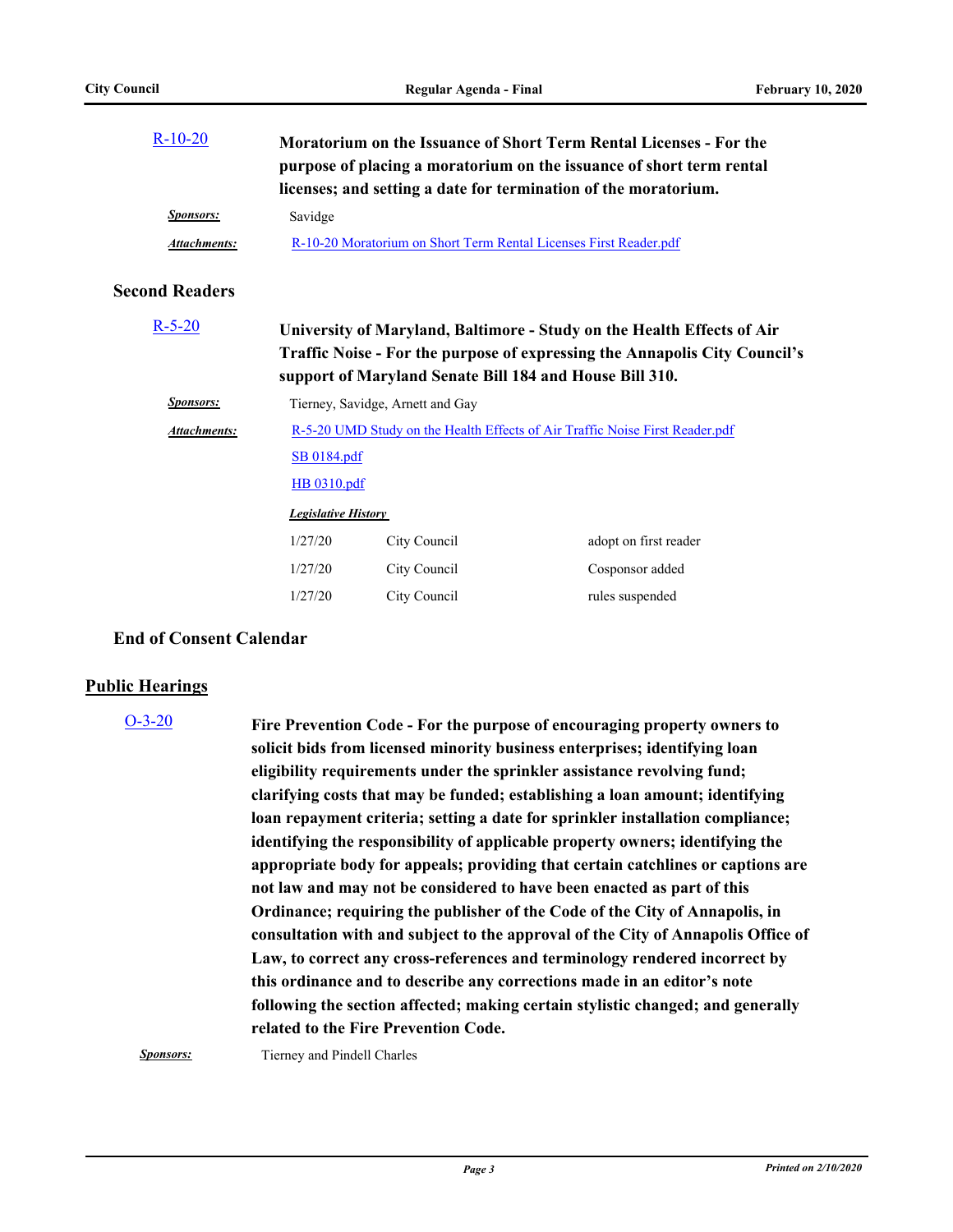| Attachments: | O-3-20 Sprinklers First Reader.pdf           |                            |                                         |  |
|--------------|----------------------------------------------|----------------------------|-----------------------------------------|--|
|              | O-3-20 MainStreetSprinklerMap Appendix A.pdf |                            |                                         |  |
|              | O-3-20 Staff Report.pdf                      |                            |                                         |  |
|              | O-3-20 Fiscal Impact Note.pdf                |                            |                                         |  |
|              |                                              | <b>Legislative History</b> |                                         |  |
|              | 1/27/20                                      | City Council               | adopt on first reader                   |  |
|              | 1/27/20                                      | City Council               | refer to the Economic Matters Committee |  |

### **Legislative Actions**

#### **Second Reader**

| $R - 6 - 20$     | Director.                                                   |                                                        | Director of Planning and Zoning - Sally Nash, Ph.D., AICP - For the<br>purpose of expressly confirming the appointment of Dr. Nash as the<br>Director of Planning and Zoning; and consenting to compensate the |  |  |
|------------------|-------------------------------------------------------------|--------------------------------------------------------|----------------------------------------------------------------------------------------------------------------------------------------------------------------------------------------------------------------|--|--|
| <b>Sponsors:</b> | Buckley                                                     |                                                        |                                                                                                                                                                                                                |  |  |
| Attachments:     | R-6-20 Confirmation of Director Sally Nash First Reader.pdf |                                                        |                                                                                                                                                                                                                |  |  |
|                  | R-6-20 Dr. Sally Nash confirmation memo.pdf                 |                                                        |                                                                                                                                                                                                                |  |  |
|                  | R-6-20 Staff Report.pdf                                     |                                                        |                                                                                                                                                                                                                |  |  |
|                  | <b>Legislative History</b>                                  |                                                        |                                                                                                                                                                                                                |  |  |
|                  | 1/27/20                                                     | City Council                                           | adopt on first reader                                                                                                                                                                                          |  |  |
| $O-28-19$        |                                                             | Tables of Permitted Uses for certain zoning districts. | Tattoo Parlor-For the purpose of including the use Tattoo Parlor to the                                                                                                                                        |  |  |
| <b>Sponsors:</b> | Tierney                                                     |                                                        |                                                                                                                                                                                                                |  |  |
| Attachments:     | O-28-19 Tattoo Parlor First Reader.docx                     |                                                        |                                                                                                                                                                                                                |  |  |
|                  | O-28-19 Staff Report.docx                                   |                                                        |                                                                                                                                                                                                                |  |  |
|                  |                                                             | O-28-19 Fiscal Impact Note.pdf                         |                                                                                                                                                                                                                |  |  |
|                  | O-28-19 DPZ Staff Report to PC.pdf                          |                                                        |                                                                                                                                                                                                                |  |  |
|                  | <b>Legislative History</b>                                  |                                                        |                                                                                                                                                                                                                |  |  |
|                  | 7/22/19                                                     | City Council                                           | adopt on first reader                                                                                                                                                                                          |  |  |
|                  | 7/22/19                                                     | City Council                                           | refer to the Planning Commission                                                                                                                                                                               |  |  |
|                  | 7/22/19                                                     | City Council                                           | refer to the Rules & City Government<br>Committee                                                                                                                                                              |  |  |
|                  | 11/18/19                                                    | City Council                                           | declare the public hearing closed                                                                                                                                                                              |  |  |
|                  | 1/14/20                                                     | Rules & City Government<br>Committee                   | Continue                                                                                                                                                                                                       |  |  |
|                  | 1/27/20                                                     | City Council                                           | postpone                                                                                                                                                                                                       |  |  |

Adjournment